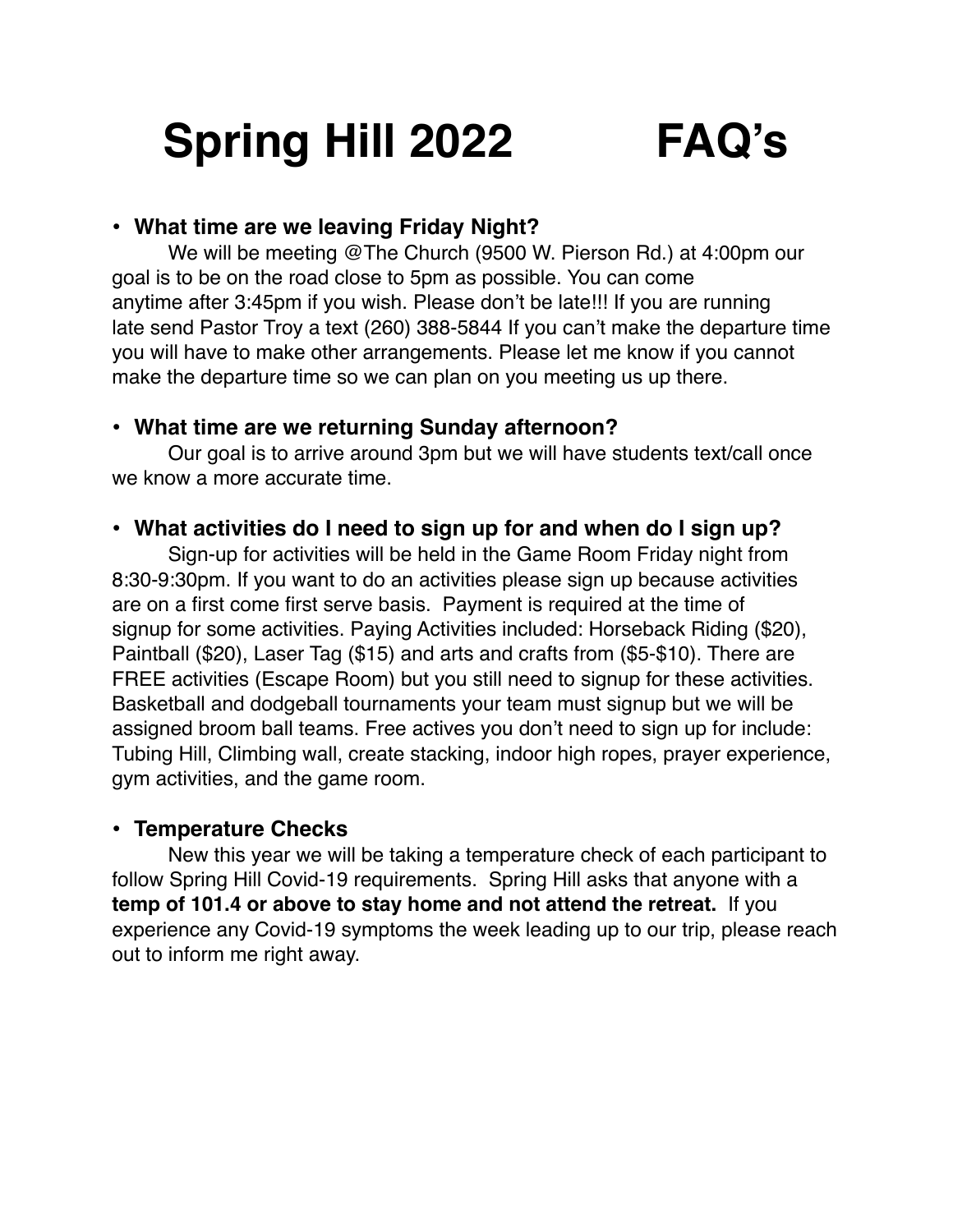# **PACKING LIST**

# **ESSENTIALS AND STRONGLY RECOMMENDED:**

 $\Box$  Seasonably appropriate clothing: Shorts, t-shirts, long pants, long sleeved shirts, sweatshirt

- $\Box$  Pajamas, underwear and extra socks
- $\Box$  Jacket or sweatshirt, hat, coat, gloves, snow stuff.
- $\Box$  Modest one-piece swimsuit and towel for the pool
- $\Box$  Sturdy shoes
- $\Box$  Bath towel, washcloth, toiletries and a small bag to carry to bath house
- $\Box$  Sleeping bag and pillow
- **D** Flashlight
- $\Box$  Water bottle
- $\Box$  Bible, notebook and pen
- $\Box$  Dirty laundry bag

**Please note:** sturdy, close-toed shoes and long pants are REQUIRED for horseback riding and paintball regardless of weather. Close-toed shoes are also required for most climbing and high- adventure activities.

# **PLEASE DO NOT BRING:**

SpringHill and Flushing Community Church are not responsible for any lost, damaged or stolen items.

 $\Box$  Alcohol, tobacco or non-prescription drugs

**Please note:** all medications, including those available over-thecounter, will be turned into your adult in the cabin.

- $\Box$  Firearms, Fireworks or sparklers
- $\Box$  Pets
- **D** Homework
- $\Box$  Anything standing between you and what God has planned
- for you this weekend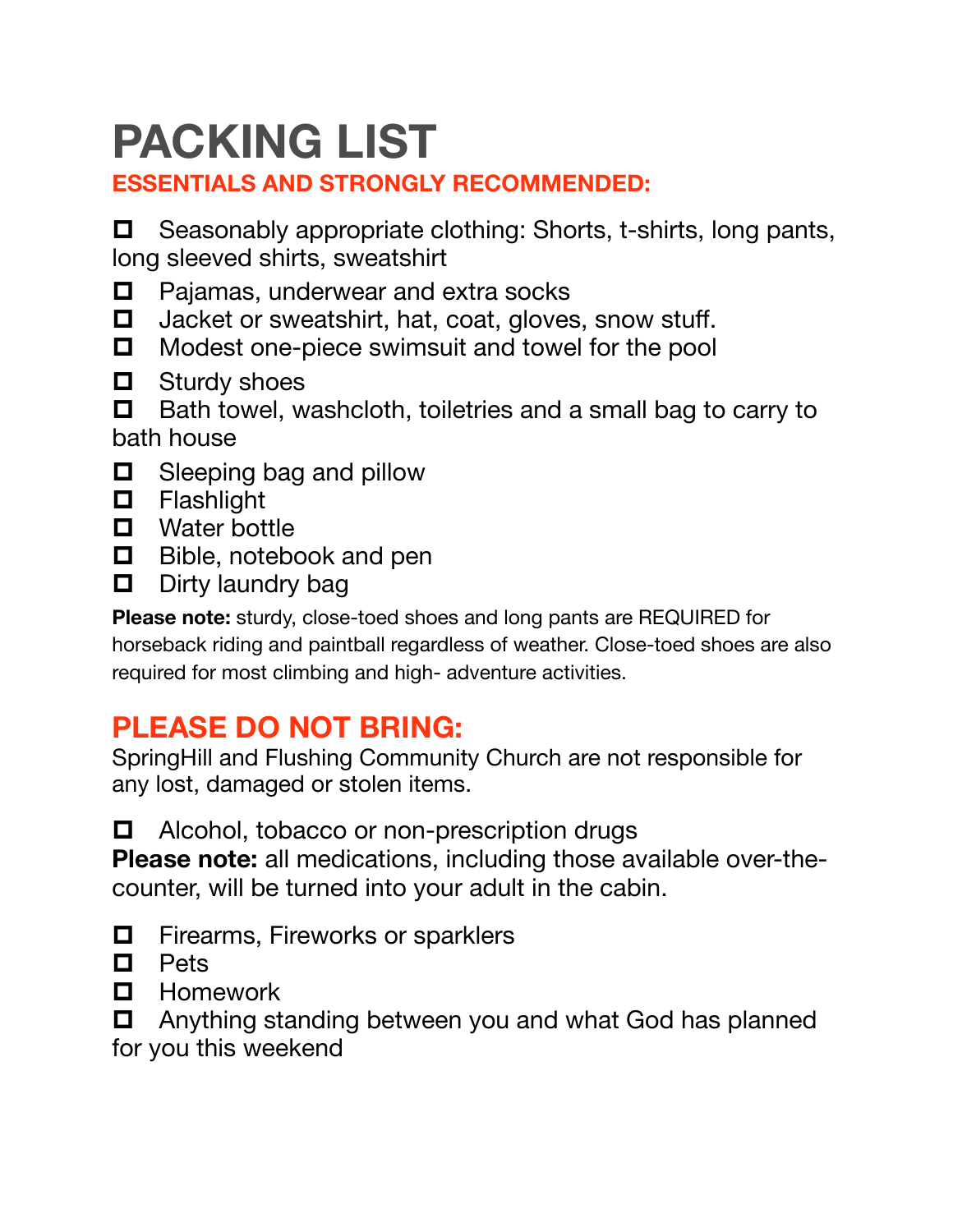# **SpringHill Rules**

1. Be respectful of other students and their space/property. This includes the camp grounds/dorms!

-Listening when others speak during small group/lesson times, etc. -Love your neighbor as you love yourself

### 2. Be respectful of counselors, SpringHil staff, and other adults.

-Listen and observe the instructions of all counselors and camp staff

**3.** BE where you are suppose to BE when are you suppose to BE there.

-The counselors are responsible for students when they are on camp grounds and camp activities, therefore, students may NOT leave the designated areas without the permission/supervision of a counselor. Each camper will receive a schedule and a map that has the time and places you should be so please follow that schedule and BE where you are suppose to BE when you are suppose to BE there.

4. No public displays of affection (PDA) are permitted at camp

-Hugging, kissing, hanging/leaning on each other are all considered forms of PDA

**5.** Modest and appropriate clothing/swimwear should be worn at all times. -No mini skirts, short shorts, "wife beaters", spaghetti strap tank tops, low cut tops or sleeves. No speedos (guys). No bikinis(girls). Long tankinis are OK. -No garments that contain inappropriate language, sexually innuendo, drug/alcohol references. 

-If students are wearing these types of clothes they will be asked to change.

### **6.** No foul, offensive, or abusive language or behavior.

-This includes but is not limited to: name calling/making fun of other students, slang words, racial slurs, inappropriate gestures, swearing, any form of verbal or physical harassment, physical confrontations, fighting, and threats of any kind.

**7.** Students are not allowed to be in possession of or use the following:

ALCOHOL, TOBACCO, VAPING AND JUUL DEVICES, ILLEGAL DRUGS, UNPRESCRIBED PRESCRIPTION DRUGS, KNOWN INHALANTS, FIREARMS, KNIVES, WEAPONS OF ANY KIND, FIREWORKS, PORNOGRAPHY, OR ILLICIT MOVIES OR MUSIC.

# **MORE SpringHill RULES ON BACK SIDE**